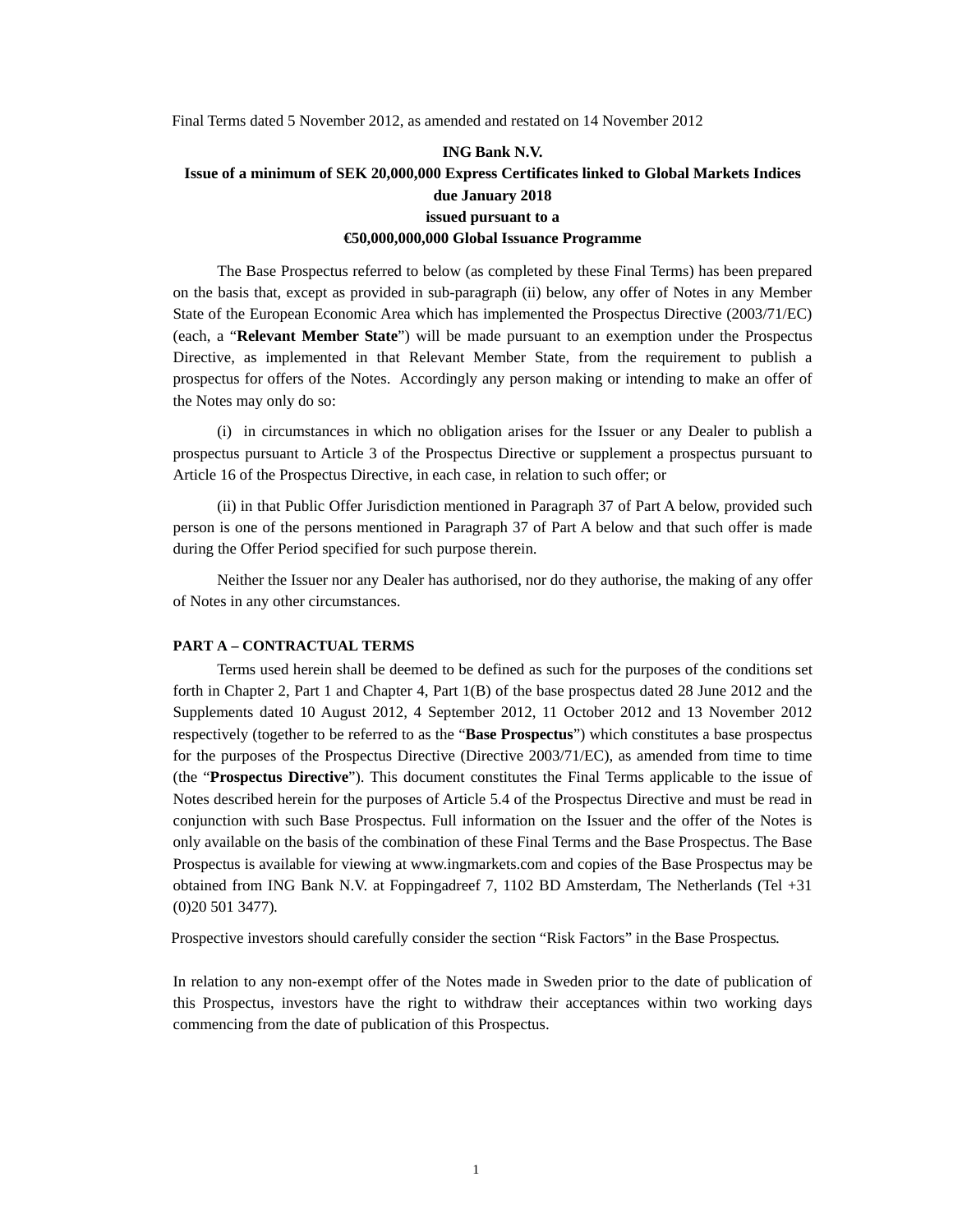# **GENERAL DESCRIPTION OF THE NOTES**

| 1  | Issuer:                                                          | ING Bank N.V.                                                                                                                                                                                                                                                                                       |
|----|------------------------------------------------------------------|-----------------------------------------------------------------------------------------------------------------------------------------------------------------------------------------------------------------------------------------------------------------------------------------------------|
| 2  | Series Number:                                                   | 5238                                                                                                                                                                                                                                                                                                |
| 3  | Specified Currency or Currencies:                                | <b>SEK</b>                                                                                                                                                                                                                                                                                          |
| 4  | <b>Aggregate Nominal Amount:</b>                                 | A minimum of SEK 20,000,000                                                                                                                                                                                                                                                                         |
|    |                                                                  | (The final Aggregate Nominal Amount shall be<br>determined by the Issuer in its sole and absolute<br>discretion, taking the number of allocations into<br>consideration. The final Aggregate Nominal<br>Amount shall be announced on or about the<br>Strike Date on www.ingmarkets.com).            |
| 5  | <b>Issue Price:</b>                                              | 100% of the Aggregate Nominal Amount                                                                                                                                                                                                                                                                |
| 6  | Offer price, offer period and application                        |                                                                                                                                                                                                                                                                                                     |
|    | process:                                                         | Applicable                                                                                                                                                                                                                                                                                          |
|    |                                                                  | Subject to Paragraph 34, the offer price is equal<br>to the Issue Price.                                                                                                                                                                                                                            |
|    |                                                                  | The subscription period for the Notes is from and<br>including 5 November 2012 (9:30 CET) to and<br>including 18 December 2012 (17:00 CET). The<br>Issuer reserves the right to close the subscription<br>period earlier.                                                                           |
|    |                                                                  | Investors may subscribe for the Notes through<br>branches of the Issuer and Skandiabanken<br>Aktiebolag (publ). Investors may not be allocated<br>all of the Notes for which they apply. The<br>offering may, at the discretion of the Issuer, be<br>cancelled at any time prior to the Issue Date. |
| 7  | Details of minimum and maximum                                   |                                                                                                                                                                                                                                                                                                     |
|    | amount of application:                                           | Not Applicable                                                                                                                                                                                                                                                                                      |
| 8  | (i) Specified Denominations:                                     | <b>SEK 10,000</b>                                                                                                                                                                                                                                                                                   |
|    | <b>Calculation Amount:</b><br>(ii)                               | Not Applicable                                                                                                                                                                                                                                                                                      |
| 9  | <b>Issue Date and Interest Commencement</b><br>Date:             | 8 January 2013                                                                                                                                                                                                                                                                                      |
| 10 | <b>Maturity Date:</b>                                            | 11 January 2018                                                                                                                                                                                                                                                                                     |
| 11 | <b>Interest Basis:</b>                                           | Variable-linked Interest                                                                                                                                                                                                                                                                            |
|    |                                                                  | (further particulars as specified in paragraph 18<br>below)                                                                                                                                                                                                                                         |
| 12 | Redemption/Payment Basis:                                        | As specified in paragraph 23 and 40 below.                                                                                                                                                                                                                                                          |
| 13 | Change of Interest Basis or Redemption/<br><b>Payment Basis:</b> | As specified in paragraph 18, 23 and 40 below.                                                                                                                                                                                                                                                      |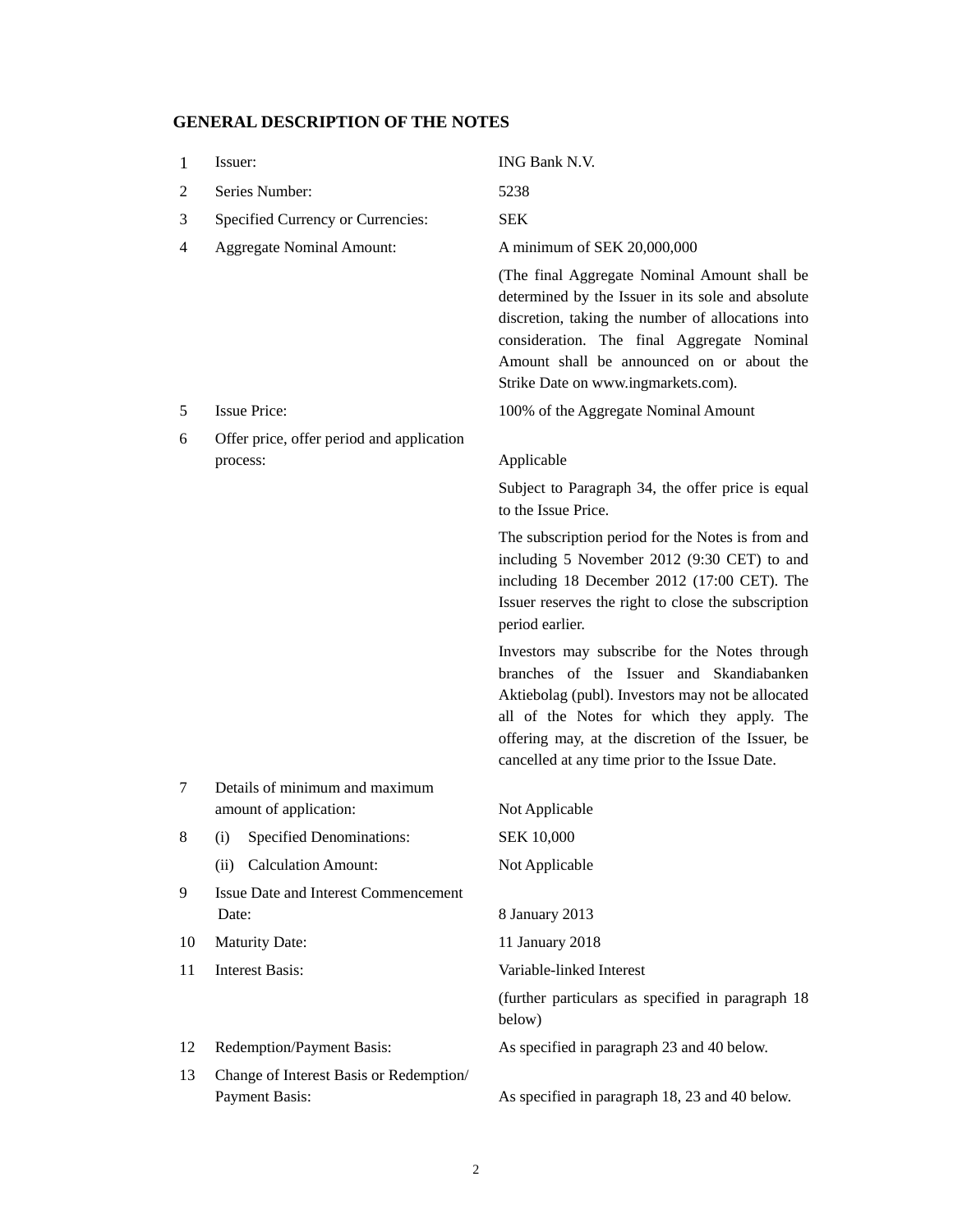| 14 | Put/Call Options:       | Not Applicable |
|----|-------------------------|----------------|
| 15 | Status of the Notes:    | Senior         |
| 16 | Method of distribution: | Non-syndicated |

# **PROVISIONS RELATING TO INTEREST (IF ANY) PAYABLE**

| 17 |      | <b>Fixed Rate Note Provisions:</b>                                                                                                           | Not Applicable                                                                                                                                                                                                                                                                                                              |
|----|------|----------------------------------------------------------------------------------------------------------------------------------------------|-----------------------------------------------------------------------------------------------------------------------------------------------------------------------------------------------------------------------------------------------------------------------------------------------------------------------------|
| 18 |      | <b>Variable-linked Interest Note</b><br><b>Provisions:</b>                                                                                   | Applicable                                                                                                                                                                                                                                                                                                                  |
|    | (i)  | Specified<br>Period(s)/Specified<br><b>Interest Payment Dates:</b>                                                                           | 13 January 2014, 12 January 2015, 11 January<br>2016, 11 January 2017 and the Maturity Date.                                                                                                                                                                                                                                |
|    |      |                                                                                                                                              | Each Specified Interest Payment Date may be<br>referred to as Specified Interest Payment Date(t),<br>where "t" means the number 1 to 5 (e.g.<br>Specified Interest Payment Date(1) means 13<br>January 2014).                                                                                                               |
|    | (ii) | <b>Business Day Convention:</b>                                                                                                              | Following<br><b>Business</b><br>Convention<br>Day<br>(Unadjusted)                                                                                                                                                                                                                                                           |
|    |      | (iii) Additional Business Centre(s):                                                                                                         | <b>TARGET</b>                                                                                                                                                                                                                                                                                                               |
|    |      | (iv) Manner in which the Rate of Interest<br>and Interest Amount(s) is/are to be<br>determined for Variable-linked<br><b>Interest Notes:</b> | The Interest Amount payable, if any, on the<br>Specified Interest Payment Date immediately                                                                                                                                                                                                                                  |
|    |      |                                                                                                                                              | following the relevant Observation Date(t) shall<br>be determined in accordance with the following:                                                                                                                                                                                                                         |
|    |      |                                                                                                                                              | (i) If, on the relevant Observation Date(t), the<br>Index Level of each and every Index in the<br>Basket is equal to or higher than its relevant<br>Barrier Level, an amount per Note calculated<br>in accordance with the following formula:<br>[Specified Denomination $\times$ t $\times$ Coupon] –<br>Memory Coupon; or |

(ii) If, on the relevant Observation Date(t), the Index Level of at least one of the Indices in the Basket is lower than its relevant Barrier Level, an amount per Note equal to SEK 0.00 (ZERO).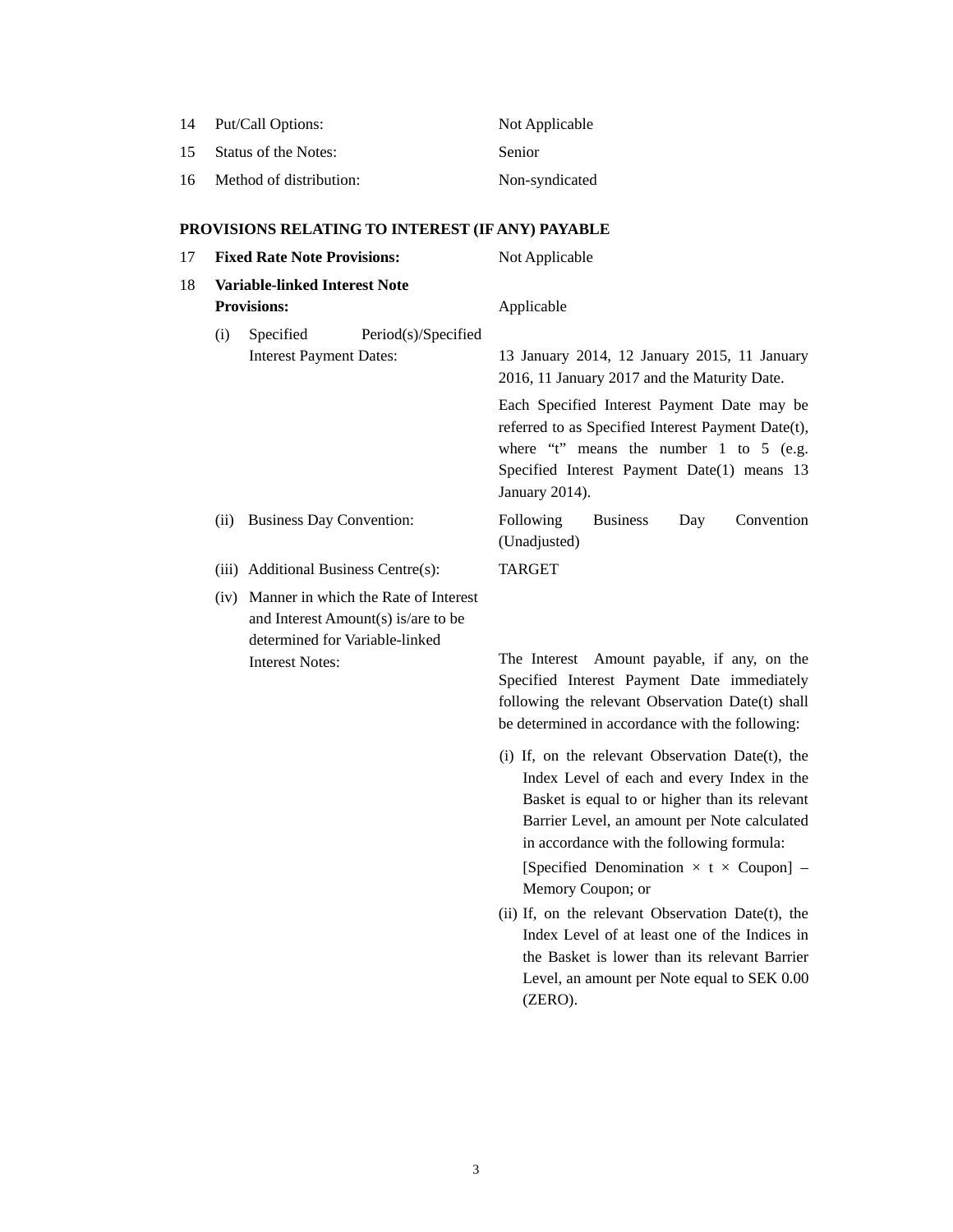#### Where:

"**Coupon**" means 10% (indicative, the final Coupon shall be determined by the Issuer on or about the Strike Date and shall be announced on www.ingmarkets.com. The final Coupon shall not be less than 7%);

 "**Memory Coupon**" means the sum of all Interest Amounts payable on the Specified Interest Payment Dates preceding the relevant Specified Interest Payment Date(t), except for Specified Interest Payment Date(1) in which case Memory Coupon means SEK 0.00 (ZERO); and

"**t**" means the number 1 to 5 corresponding to the relevant Observation Date(t).

(v) Party responsible for calculating the Rate of Interest and Interest(s) Amount: Calculation Agent (vi) Screen Rate Determination: Not Applicable (vii) ISDA Determination: Not Applicable (viii) Margin(s): Not Applicable (ix) Minimum Rate of Interest: Not Applicable (x) Maximum Rate of Interest: Not Applicable (xi) Day Count Fraction: Not Applicable (xii) Fall back provisions, rounding provisions and any other terms relating to the method of calculating interest on Floating Rate Notes or Variable-linked Interest Notes, if different from those set out in the General Conditions: None 19 **Zero Coupon Note Provisions:** Not Applicable 20 **Dual Currency Interest Note Provisions:** Not Applicable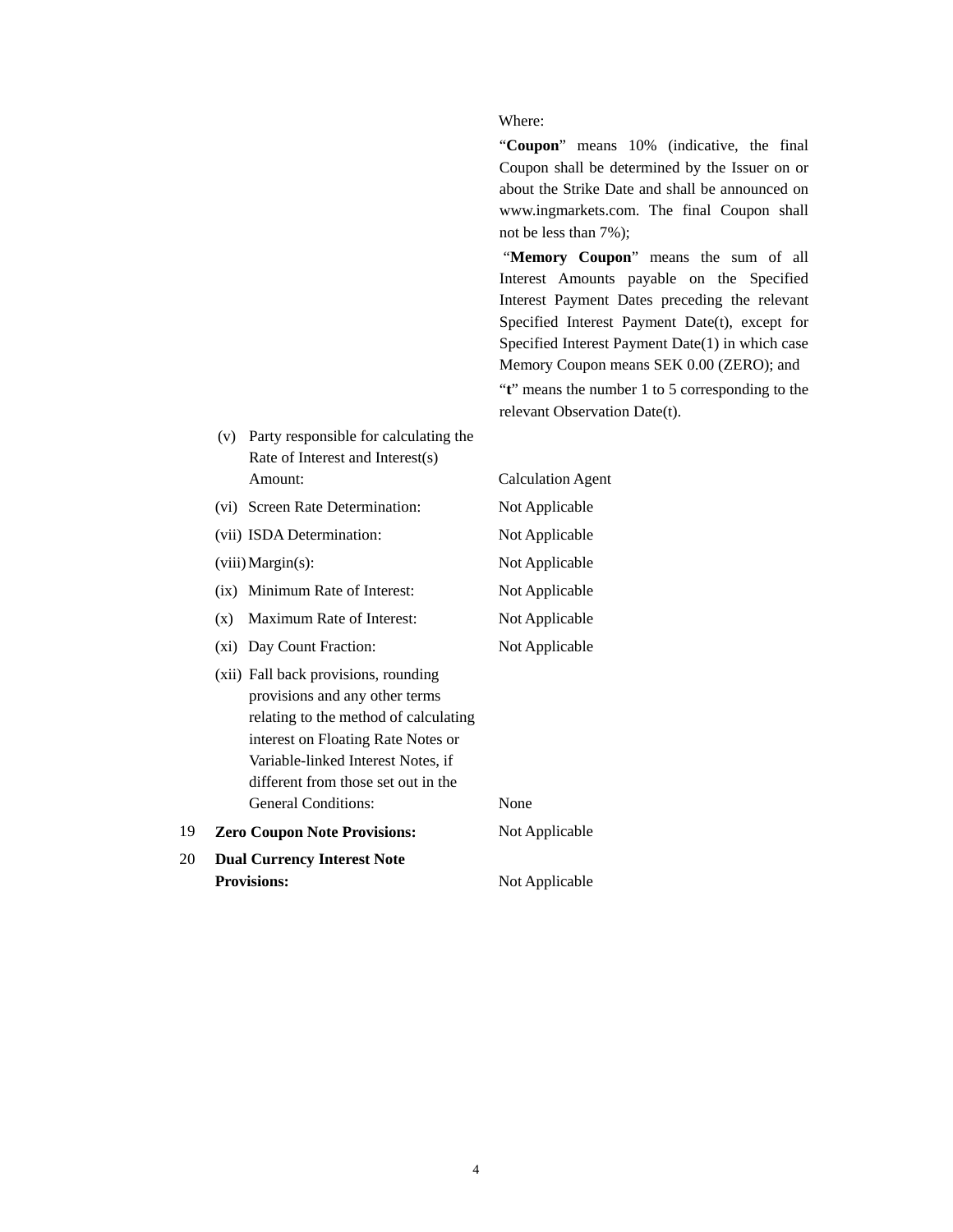#### **PROVISIONS RELATING TO REDEMPTION**

- 21 Issuer Call: Not Applicable
- 22 Noteholder Put: Not Applicable
- 

- 23 Final Redemption Amount of each Note: (i) If the Final Index Level of each and every Index in the Basket is equal to or higher than its relevant Barrier Level, by payment of the Final Redemption Amount, which shall be an amount per Note equal to the Specified Denomination; or
	- (ii) If the Final Index Level of at least one of the Indices in the Basket is lower than its relevant Barrier Level, by payment of the Final Redemption Amount, which shall be an amount per Note calculated in accordance with the following formula:

Specified Denomination × ſ Final Index Level of Index(worst)

j Initial Index Level of Index (worst )  $\int$ Ι I I ∖

Where:

"Index(worst)" means the Index with the worst performance compared to the other Indices in the Basket, where the performance of each of the Indices in the Basket will be calculated in accordance with the following equation:

(Final Index Level / Initial Index Level)

For the avoidance of doubt, Index(worst) will be the Index for which the outcome of the above mentioned formula has the lowest value.

- 24 Other:
	- (i) Early Redemption Amount of each Note payable on redemption for taxation reasons or on Issuer event of default and/or the method of calculating the same (if required or if different from that set out in Condition 6*(f)* of the General
	- (ii) Notice period (if other than as set out in the General Conditions): As set out in the General Conditions.

Conditions): Early Redemption Amount to be equal to Fair Market Value as set out in Condition 6(*f*) of the General Conditions.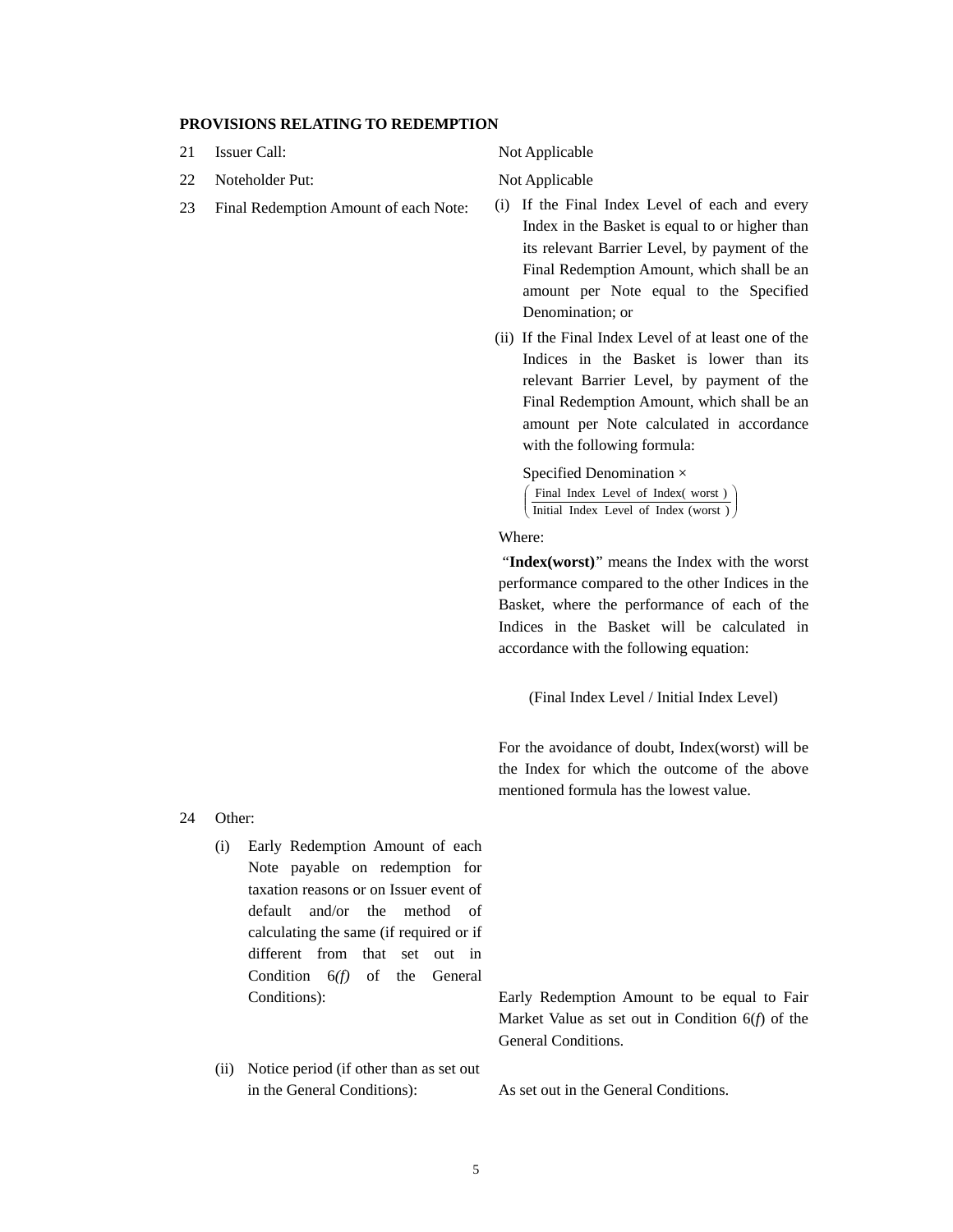| (iii) Other (Condition $6(m)$ of the General |                |
|----------------------------------------------|----------------|
| Conditions):                                 | Not Applicable |

### **GENERAL PROVISIONS APPLICABLE TO THE NOTES**

| 25 | Form of Notes:                                                                                                                                                                                                                                                                                                                                                                              | <b>Swedish Notes</b>             |
|----|---------------------------------------------------------------------------------------------------------------------------------------------------------------------------------------------------------------------------------------------------------------------------------------------------------------------------------------------------------------------------------------------|----------------------------------|
|    | New Global Note:                                                                                                                                                                                                                                                                                                                                                                            | N <sub>0</sub>                   |
| 26 | Additional Financial Centre(s) or other<br>special provisions relating to Payment<br>Days:                                                                                                                                                                                                                                                                                                  | <b>TARGET</b>                    |
| 27 | Talons for future Coupons or Receipts to<br>be attached to Definitive Bearer Notes                                                                                                                                                                                                                                                                                                          |                                  |
| 28 | (and dates on which such Talons mature):<br>Details relating to Partly Paid Notes:<br>amount of each payment comprising the<br>Issue Price and date on which each<br>payment is to be made and, if different<br>from those specified in the Temporary<br>Global Note, consequences of failure to<br>pay, including any right of the Issuer to<br>forfeit the Notes and interest due on late | N <sub>0</sub>                   |
|    | payment:                                                                                                                                                                                                                                                                                                                                                                                    | Not Applicable                   |
| 29 | Details relating to Instalment Notes:<br>Instalment Amount(s):<br>(i)<br>(ii)<br>Instalment Date(s):                                                                                                                                                                                                                                                                                        | Not Applicable<br>Not Applicable |
| 30 | Redenomination:                                                                                                                                                                                                                                                                                                                                                                             | Redenomination                   |
| 31 | Other final terms:                                                                                                                                                                                                                                                                                                                                                                          | Not Applicable                   |

## **DISTRIBUTION**

- 32 If syndicated, names of Managers: Not Applicable
- 33 If non-syndicated, name of relevant Dealer:

Applicable. The Notes are being issued (in)directly by the Issuer to investors and may from time to time be sold via one or more Dealer(s).

not applicable

34 Total commission and concession: Distribution fee: between 2.5% and 5.0% upfront (the final distribution fee shall be determined by the Issuer and announced on or about the Strike Date on www.ingmarkets.com); and

> A commission may be charged to investors by the distributor and/or financial intermediary. Further information can be obtained from the distributor.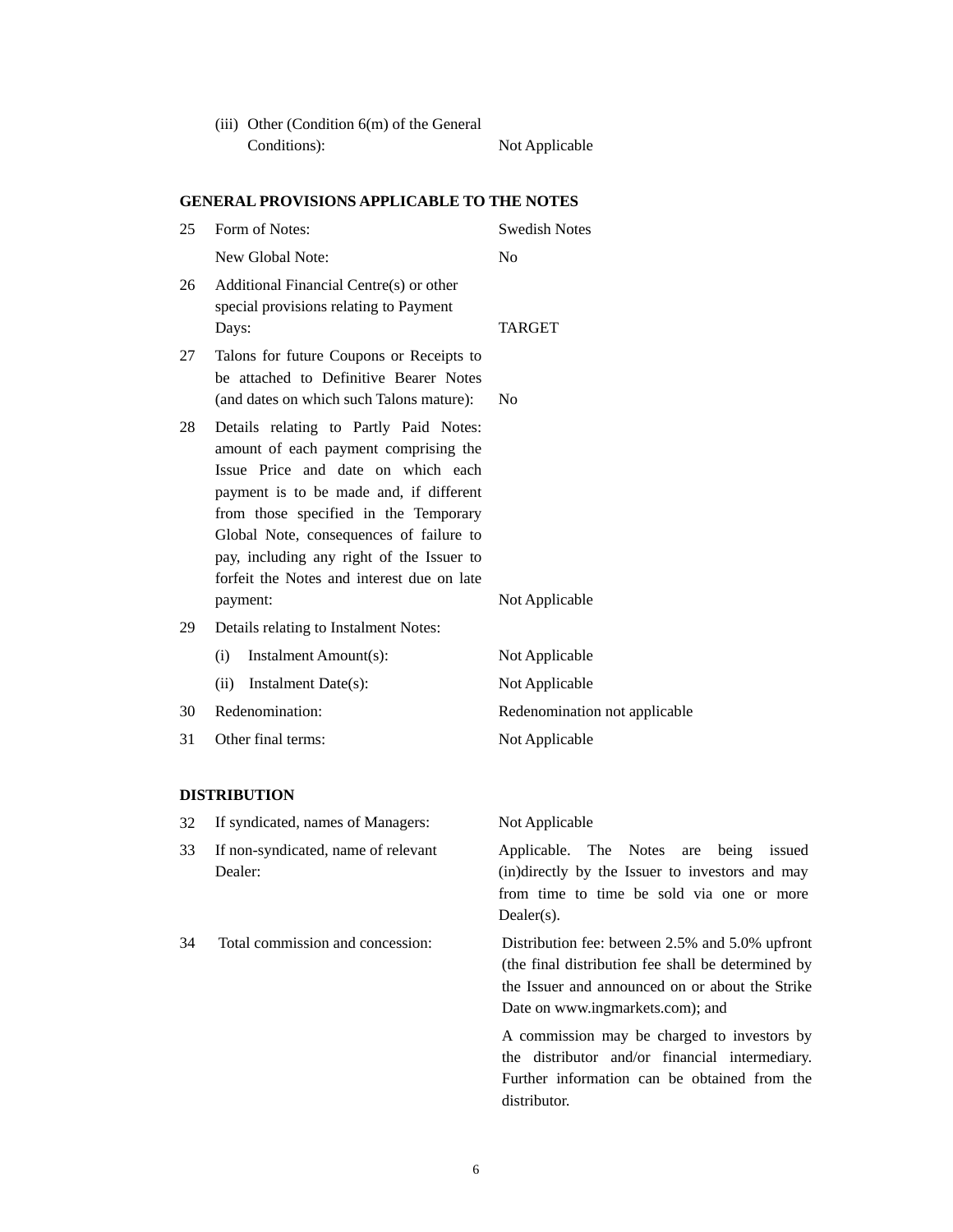| 35. | Whether TEFRA D or TEFRA C rules<br>applicable or TEFRA rules not applicable: | <b>TEFRA Rules not applicable</b>                                                                                                                                                                                                                                                                                                                                    |
|-----|-------------------------------------------------------------------------------|----------------------------------------------------------------------------------------------------------------------------------------------------------------------------------------------------------------------------------------------------------------------------------------------------------------------------------------------------------------------|
| 36  | Additional selling restrictions:                                              | Not Applicable                                                                                                                                                                                                                                                                                                                                                       |
| 37  | Simultaneous offer:<br>(i)                                                    | Not Applicable                                                                                                                                                                                                                                                                                                                                                       |
|     | (ii) Non-exempt offer:                                                        | An offer of Notes may be made by the Issuer and<br>Skandiabanken Aktiebolag (publ) other than<br>pursuant to Article $3(2)$ of the Prospectus<br>Directive in Sweden (the " <b>Public Offer</b><br><b>Jurisdiction</b> ") during the period from 5<br>November 2012 (9:30 CET) until 18 December<br>$2012$ (17:00 CET) ("Offer Period"). See further<br>paragraph 6. |

38 Process for notification to applicants of amount allotted and indication whether dealing may begin before notification is made: Investors will be notified of the amount of Notes

allotted to them either directly by the Issuer or through their financial intermediaries. Dealings in the Notes will not begin until the Issue Date.

## 39 **FX, BENCHMARK, FX CONVERTIBILITY EVENT, FX TRANSFERABILITY EVENT AND TAX EVENT PROVISIONS**

| <b>FX Provisions:</b><br>(i)              | Not Applicable |
|-------------------------------------------|----------------|
| (ii) Benchmark Provisions:                | Not Applicable |
| (iii) FX Convertibility Event Provisions: | Not Applicable |
| (iv) FX Transferability Event             |                |
| <b>Provisions:</b>                        | Not Applicable |
| (v) Tax Event Provisions:                 | Not Applicable |

#### 40 **INDEX LINKED PROVISIONS**

| Change in Law:                            | Applicable                                                                |
|-------------------------------------------|---------------------------------------------------------------------------|
| <b>Hedging Disruption:</b>                | Applicable                                                                |
| Other Additional Disruption Events, if    |                                                                           |
| any:                                      | None                                                                      |
| <b>Automatic Early Redemption:</b>        | Applicable                                                                |
| <b>Automatic Early Redemption Amount:</b> | An amount per Note equal to the Specified<br>Denomination.                |
| Automatic Early Redemption Date(s):       | 13 January 2014, 12 January 2015, 11 January<br>2016 and 11 January 2017. |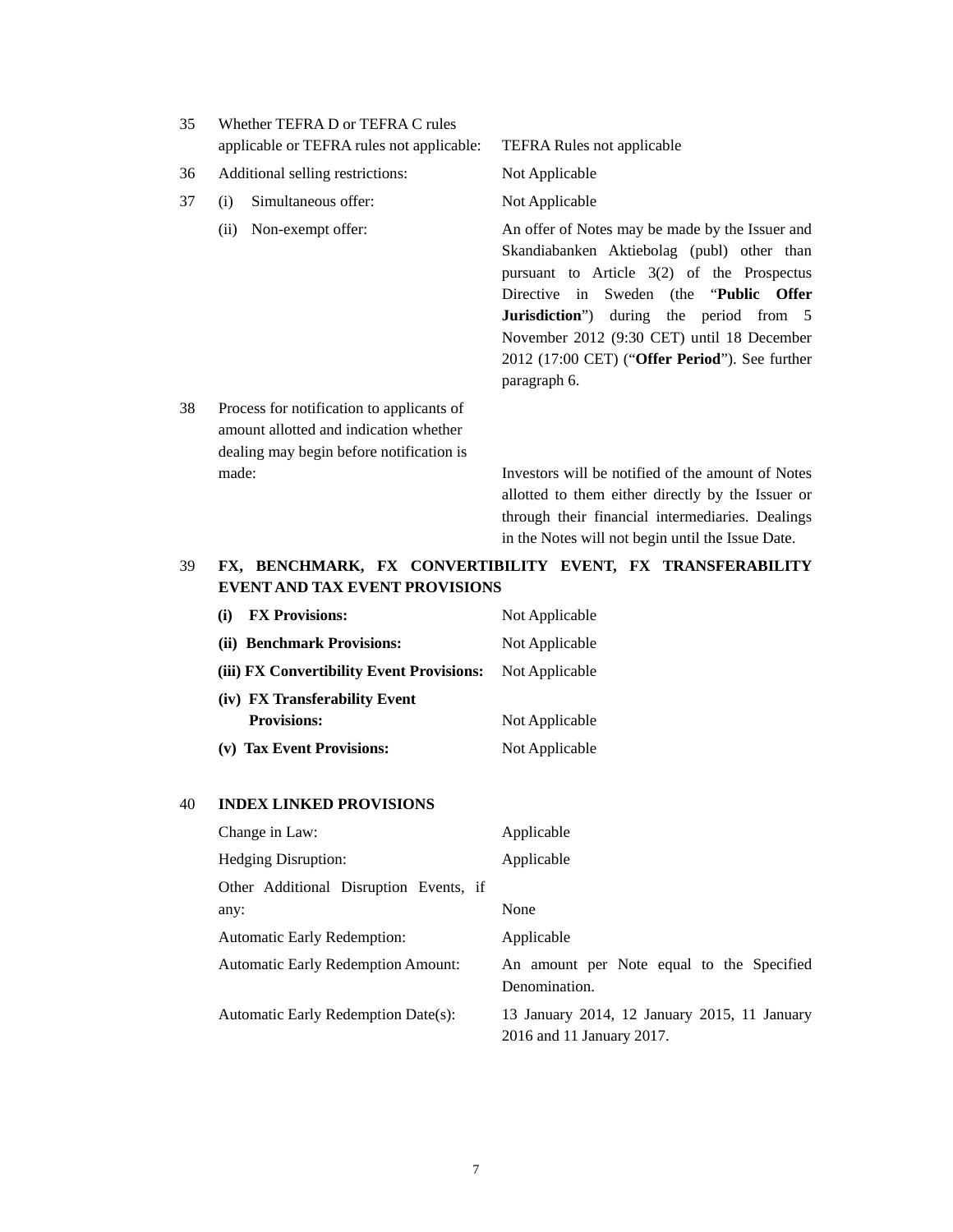| Automatic Early Redemption Event:       | The Index Level of each and every Index in the<br>Basket is equal to or higher than its relevant<br>Autocall Barrier. |
|-----------------------------------------|-----------------------------------------------------------------------------------------------------------------------|
|                                         | Where:                                                                                                                |
|                                         | " <b>Autocall Barrier</b> " means in respect of Index(i),<br>90% of the Initial Index Level of such Index(i).         |
| Automatic Early Redemption Price(s):    | Not Applicable                                                                                                        |
| <b>Automatic Early Redemption Rate:</b> | Not Applicable                                                                                                        |
| Automatic Early Redemption Valuation    |                                                                                                                       |
| Date(s):                                | 30 December 2013, 29 December 2014, 28<br>December 2015 and 28 December 2016.                                         |
| <b>Averaging Dates:</b>                 | Not Applicable                                                                                                        |
| <b>Barrier Level:</b>                   | Means, in respect of Index(i), 50% of the Initial<br>Level of such Index $(i)$ .                                      |

Basket means a basket composed of the following Indices:

| Index                                                              |   |
|--------------------------------------------------------------------|---|
| OMX Stockholm 30 Index                                             |   |
| (Bloomberg code: OMX <index>) ("<math>Index(1)</math>")</index>    |   |
| Russia Depositary Index                                            |   |
| (Bloomberg code: RDXUSD <index>) ("<math>Index(2)</math>")</index> |   |
| $S\&P 500$ Index                                                   |   |
| (Bloomberg code: SPX <index>) ("<math>Index(3)</math>")</index>    |   |
| Hang Seng China Enterprises Index                                  | 4 |
| (Bloomberg code: HSCEI <index>) ("<math>Index(4)</math>")</index>  |   |

For the avoidance of doubt, each Index may be referred to as Index(i), where "i" is the number 1 to 4 corresponding to the Indices identified in the table above.

Business Day: A day (i) on which commercial banks and foreign exchange markets settle payments and are open for general business (including dealing in foreign exchange and foreign currency deposits) in Stockholm and (ii) on which the TARGET System is operating. Constant Monitoring: Not Applicable Expiration Date: 28 December 2017 Final Index Level: Shall have the meaning given to it in Chapter 4, Part  $1(B)$ . Index Sponsor: Shall have the meaning given to it in Chapter 4, Part  $1(B)$ . Initial Index Level: Shall have the meaning given to it in Chapter 4, Part 1 (B).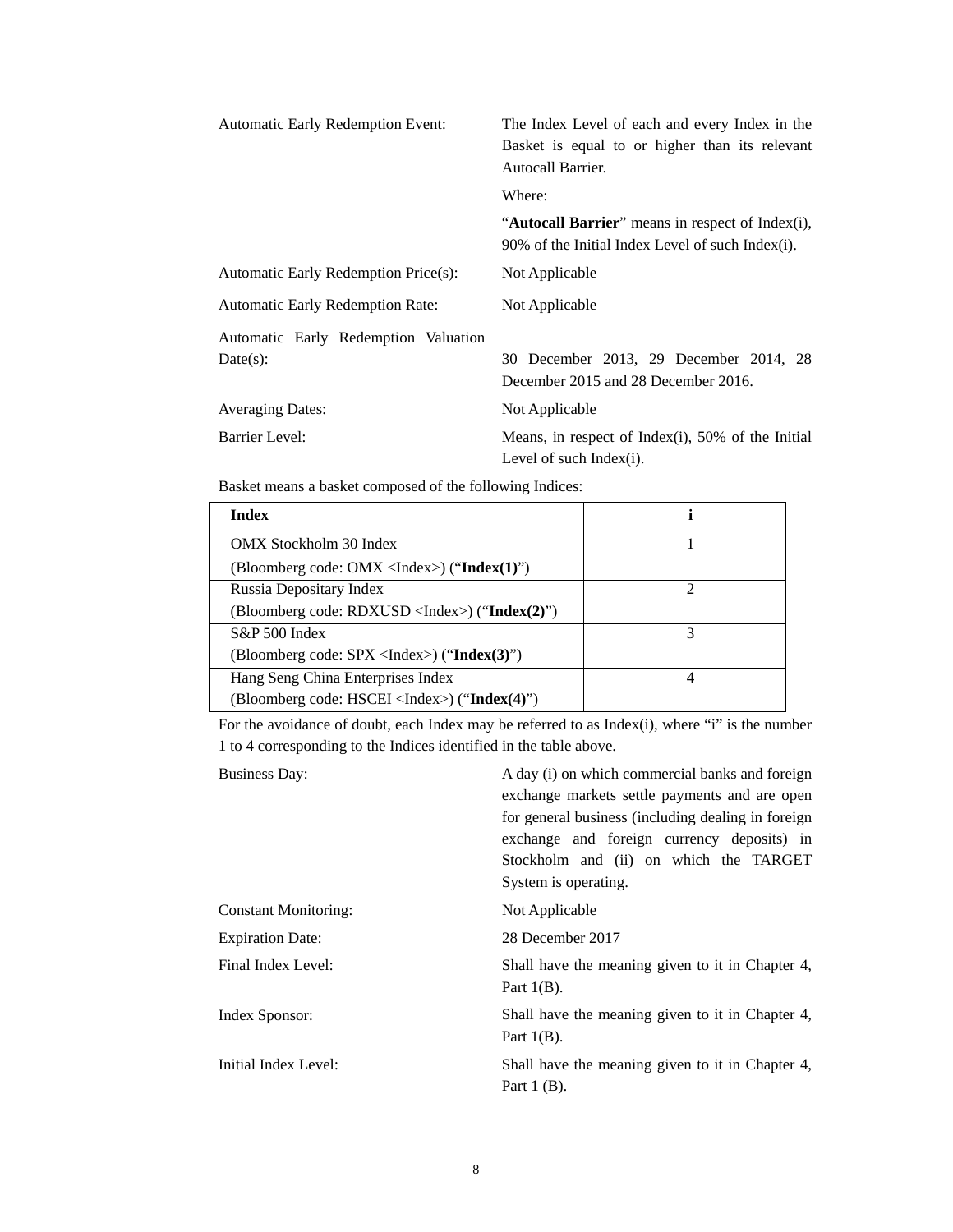| <b>Observation Date(s):</b>  | 30 December 2013, 29 December 2014, 28<br>December 2015, 28 December 2016 and the<br><b>Expiration Date.</b>                                                     |
|------------------------------|------------------------------------------------------------------------------------------------------------------------------------------------------------------|
|                              | Each Observation Date may be referred to as<br>Observation Date(t), where "t" means the number<br>1 to 5 (e.g. Observation Date(1) means $30$<br>December 2013). |
| <b>Observation Period:</b>   | Not Applicable                                                                                                                                                   |
| Official Closing Level Only: | Applicable                                                                                                                                                       |
| Strike Date:                 | 28 December 2012                                                                                                                                                 |
| Strike Price:                | Not Applicable                                                                                                                                                   |

#### **PURPOSE OF FINAL TERMS**

These Final Terms comprise the final terms required for the issue and public offer in the Public Offer Jurisdiction and listing and admission to trading on NASDAQ OMX of the Notes described herein pursuant to the €50,000,000,000 Global Issuance Programme of ING Bank N.V., ING Bank N.V., Sydney Branch, ING (US) Issuance LLC and ING Americas Issuance B.V.

#### **RESPONSIBILITY**

The Issuer accepts responsibility for the information contained in these Final Terms. To the best of the knowledge and belief of the Issuer (having taken all reasonable care to ensure that such is the case) the information contained in these Final Terms is in accordance with the facts and does not omit anything likely to affect the import of such information.

Signed on behalf of the Issuer:

By: ....................................... By: ........................................

*Duly authorised Duly authorised*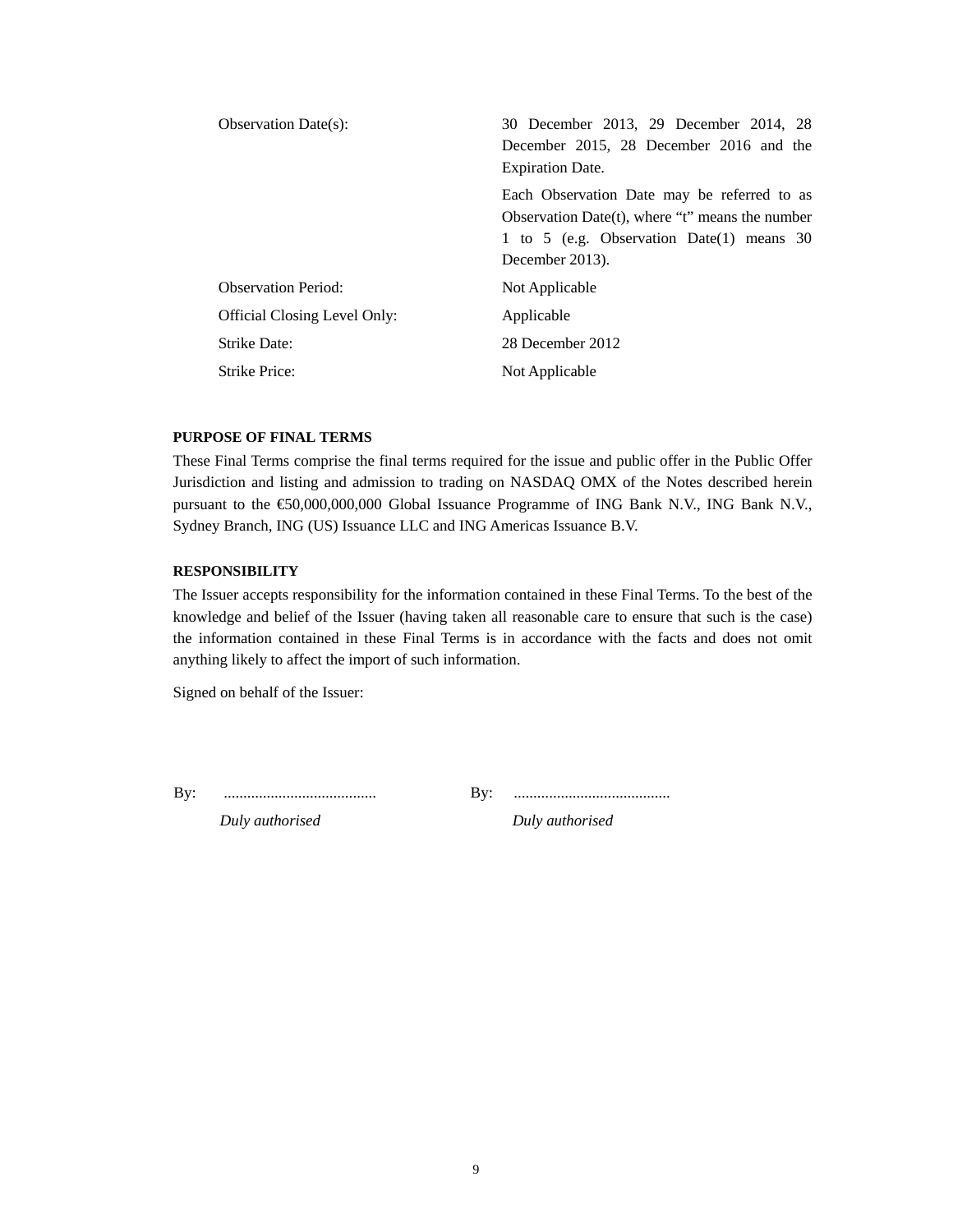#### **PART B – OTHER INFORMATION**

### **1 LISTING**

| $(i)$ Listing:             | NASDAO OMX                                             |
|----------------------------|--------------------------------------------------------|
| (ii) Admission to trading: | Application will be made for the Notes to be           |
|                            | admitted to trading on NASDAQ OMX with effect          |
|                            | from the Issue Date or as soon as possible thereafter. |
|                            |                                                        |

## **2 RATINGS**

Ratings: The Notes will not be rated.

### **3 NOTIFICATION**

The Netherlands Authority for Financial Markets has provided the competent authorities in each of Austria, Belgium, Denmark, Finland, France, Germany, Italy, Luxembourg, Norway, Spain and Sweden with a certificate of approval attesting that the Base Prospectus has been drawn up in accordance with the Prospectus Directive. Notwithstanding the foregoing, no offer of Notes to the public may be made in any Relevant Member State which requires the Issuer to undertake any action in addition to the filing of the Final Terms with the Netherlands Authority for the Financial Markets unless and until the Issuer advises such action has been taken.

### **4 INTERESTS OF NATURAL AND LEGAL PERSONS INVOLVED IN THE OFFER**

Save as discussed in "Subscription and Sale" in Chapter 1 of the Base Prospectus in respect of any appointed Dealer, so far as the Issuer is aware, no person involved in the offer of the Notes has an interest material to the offer.

## **5 REASONS FOR THE OFFER, ESTIMATED NET PROCEEDS AND TOTAL EXPENSES**

| (i) | Reasons for the offer:                   | See "Use of Proceeds" wording in Chapter 1 of |
|-----|------------------------------------------|-----------------------------------------------|
|     |                                          | the Base Prospectus                           |
|     | (ii) Estimated total expenses related to |                                               |
|     | admission to trading:                    | <b>SEK 5.000</b>                              |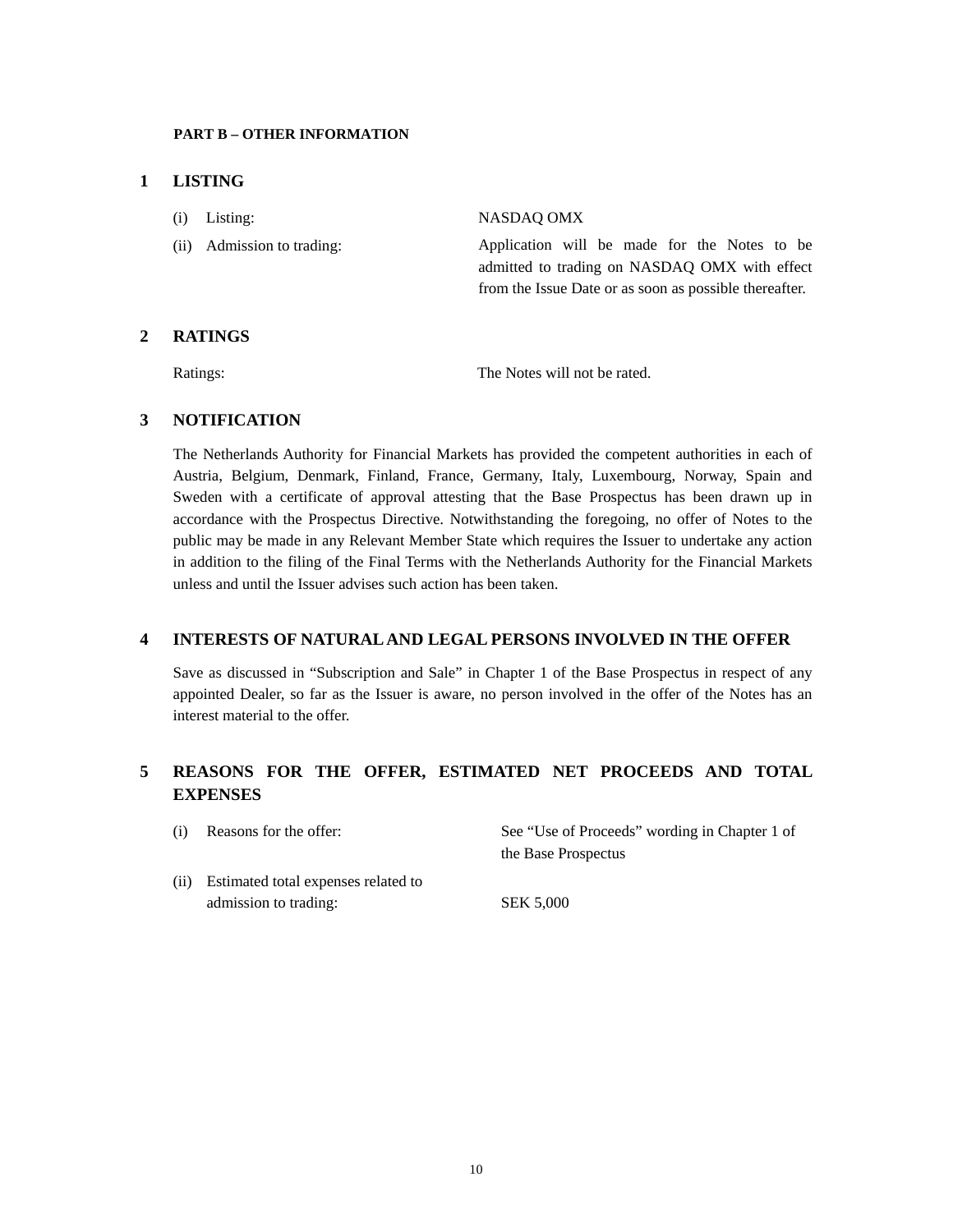### **6 INFORMATION CONCERNING THE UNDERLYING**

The return on the Notes is linked to the performance of the underlying Indices. The levels of the Indices may go down as well as up throughout the life of the Notes. Fluctuations in the levels of the Indices will affect the value of and return on the Notes. A negative performance of any of the Indices might have an adverse effect on the value of and the return on the Notes.

Details of the past and further performance of the Indices in the Basket and their volatility can be obtained from:

- in respect of Index(1), Bloomberg (OMX <Index>) and the website https://indexes.nasdaqomx.com/data.aspx?IndexSymbol=OMXS30
- in respect of Index(2), Bloomberg (RDXUSD <Index>) and the website http://en.indices.cc/indices/details/rdu;
- in respect of Index(3), Bloomberg (SPX <Index>) and the website http://www.standardandpoors.com/indices/sp-500/en/us/?indexId=spusa-500-usduf--p-us-l--; and
- in respect of Index(4), Bloomberg (HSCEI <Index>) and the website http://www.bloomberg.com/quote/HSCEI:IND.

#### **7 RESULTS OF THE OFFER**

Results of the offer will be published by the Issuer on www.ingmarkets.com following the close of the subscription period (results of the offer are expected to be published on or about the Strike Date, although the Issuer reserves the right to close the subscription period earlier).

### **8 POST-ISSUANCE INFORMATION**

Post-issuance information in relation to the Notes will be made available on www.ingmarkets.com. There is no assurance that the Issuer will continue to provide such information for the life of the Notes.

### **9 OPERATIONAL INFORMATION**

| (i)  | Intended to be held in a manner which would           |                           |
|------|-------------------------------------------------------|---------------------------|
|      | allow Eurosystem eligibility:                         | No                        |
| (ii) | ISIN CODE:                                            | SE0004871721              |
|      | (iii) Other relevant code:                            | Not Applicable            |
|      | $(iv)$ Clearing system $(s)$ :                        | Euroclear Sweden AB       |
|      |                                                       | <b>Box 191</b>            |
|      |                                                       | 101 23 Stockholm          |
|      |                                                       | Sweden.                   |
| (v)  | Delivery:                                             | Delivery against payment. |
|      | (vi) Names and addresses of additional Paying         |                           |
|      | $Agent(s)$ (if any):                                  | Not Applicable            |
|      | (vii) Name and address of Calculation Agent (if other |                           |